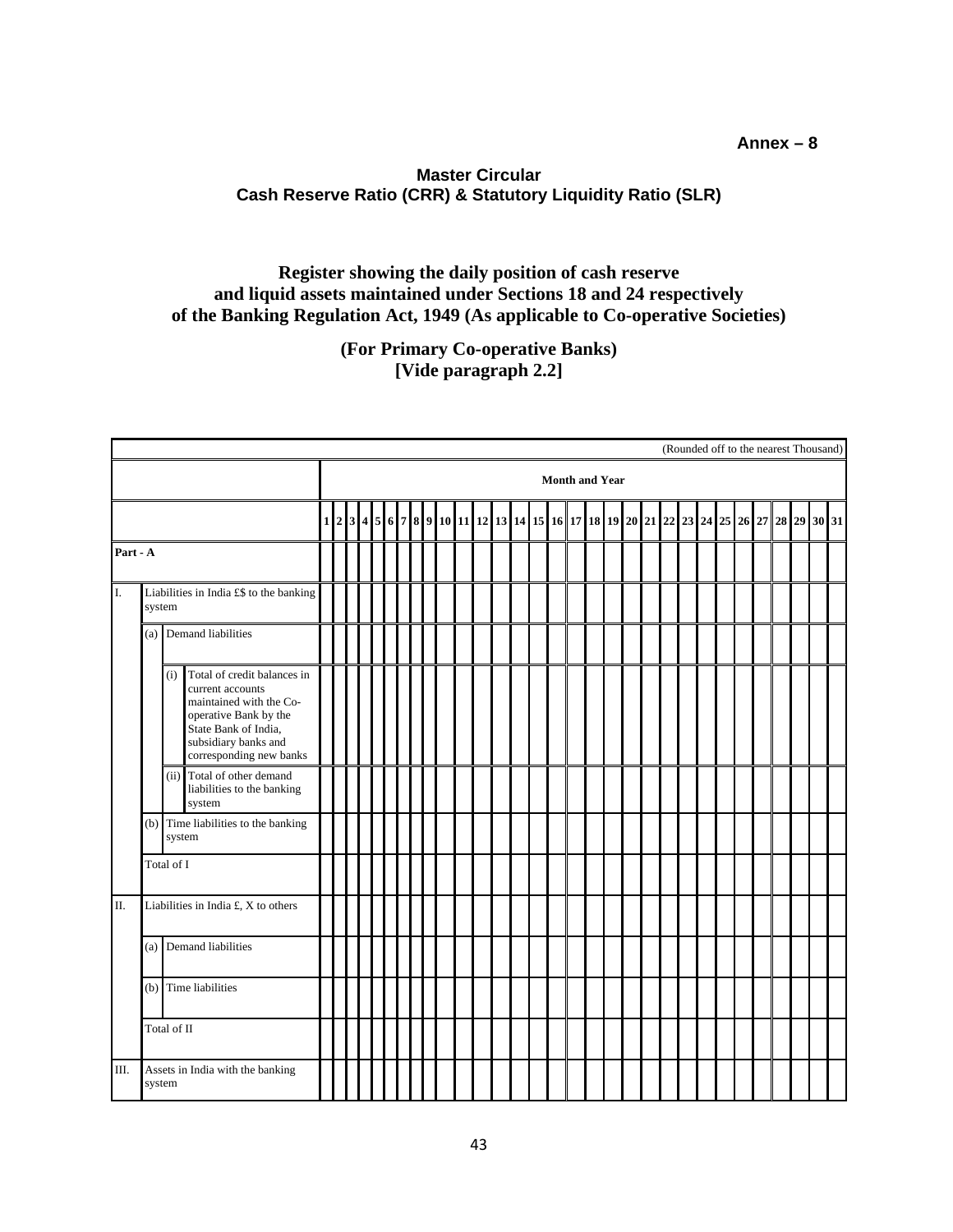|        | Total of credit balances % in<br>(a)<br>current accounts maintained<br>with State Bank of India,<br>subsidiary banks and<br>corresponding new banks.                                                                                    |  |  |  |  |  |  |  |  |  |  |  |
|--------|-----------------------------------------------------------------------------------------------------------------------------------------------------------------------------------------------------------------------------------------|--|--|--|--|--|--|--|--|--|--|--|
|        | (b) Total of other assets with the<br>banking system, viz., (i)<br>balances in all accounts other<br>than those included in item<br>$III(a)$ ,<br>(ii) money at call and short<br>notice, (iii) advances, and (iv)<br>any other assets. |  |  |  |  |  |  |  |  |  |  |  |
| IV.    | Total (net) demand and time<br>liabilities for the purposes of<br>Sections 18 and 24 of the Act = $(I -$<br>$III$ ) + II, if (I-III) is a plus figure,<br>OR II only, if (I-III) is a minus<br>figure                                   |  |  |  |  |  |  |  |  |  |  |  |
| V.     | Cash in hand                                                                                                                                                                                                                            |  |  |  |  |  |  |  |  |  |  |  |
| VI.    | Balances in current accounts with                                                                                                                                                                                                       |  |  |  |  |  |  |  |  |  |  |  |
|        | (a) Reserve Bank of India $++$                                                                                                                                                                                                          |  |  |  |  |  |  |  |  |  |  |  |
|        | (b) State Co-operative Bank of the<br>State concerned *+%                                                                                                                                                                               |  |  |  |  |  |  |  |  |  |  |  |
|        | Central Co-operative Bank of<br>(c)<br>the district concerned *%                                                                                                                                                                        |  |  |  |  |  |  |  |  |  |  |  |
|        | Total of VI                                                                                                                                                                                                                             |  |  |  |  |  |  |  |  |  |  |  |
|        | VII. Balances of all other types with                                                                                                                                                                                                   |  |  |  |  |  |  |  |  |  |  |  |
|        | (a) State Co-operative Bank of the<br>State concerned *+%                                                                                                                                                                               |  |  |  |  |  |  |  |  |  |  |  |
|        | (b) Central Co-operative Bank of<br>the district concerned *+%                                                                                                                                                                          |  |  |  |  |  |  |  |  |  |  |  |
|        | Total of VII                                                                                                                                                                                                                            |  |  |  |  |  |  |  |  |  |  |  |
|        | VIII. Net balance in current accounts, <i>i.e.</i> ,<br>excess of $III(a)$ over $I(a)(i)$                                                                                                                                               |  |  |  |  |  |  |  |  |  |  |  |
| Part-B |                                                                                                                                                                                                                                         |  |  |  |  |  |  |  |  |  |  |  |
|        | Compliance with Section 18<br>(Not applicable to Scheduled State Co-<br>operative Banks)                                                                                                                                                |  |  |  |  |  |  |  |  |  |  |  |
| IX.    | 3 per cent of IV as on the last Friday<br>of the second preceding fortnight                                                                                                                                                             |  |  |  |  |  |  |  |  |  |  |  |
| X.     | Cash reserve actually maintained =<br>$V + VI + VIII$                                                                                                                                                                                   |  |  |  |  |  |  |  |  |  |  |  |
| Part-C |                                                                                                                                                                                                                                         |  |  |  |  |  |  |  |  |  |  |  |